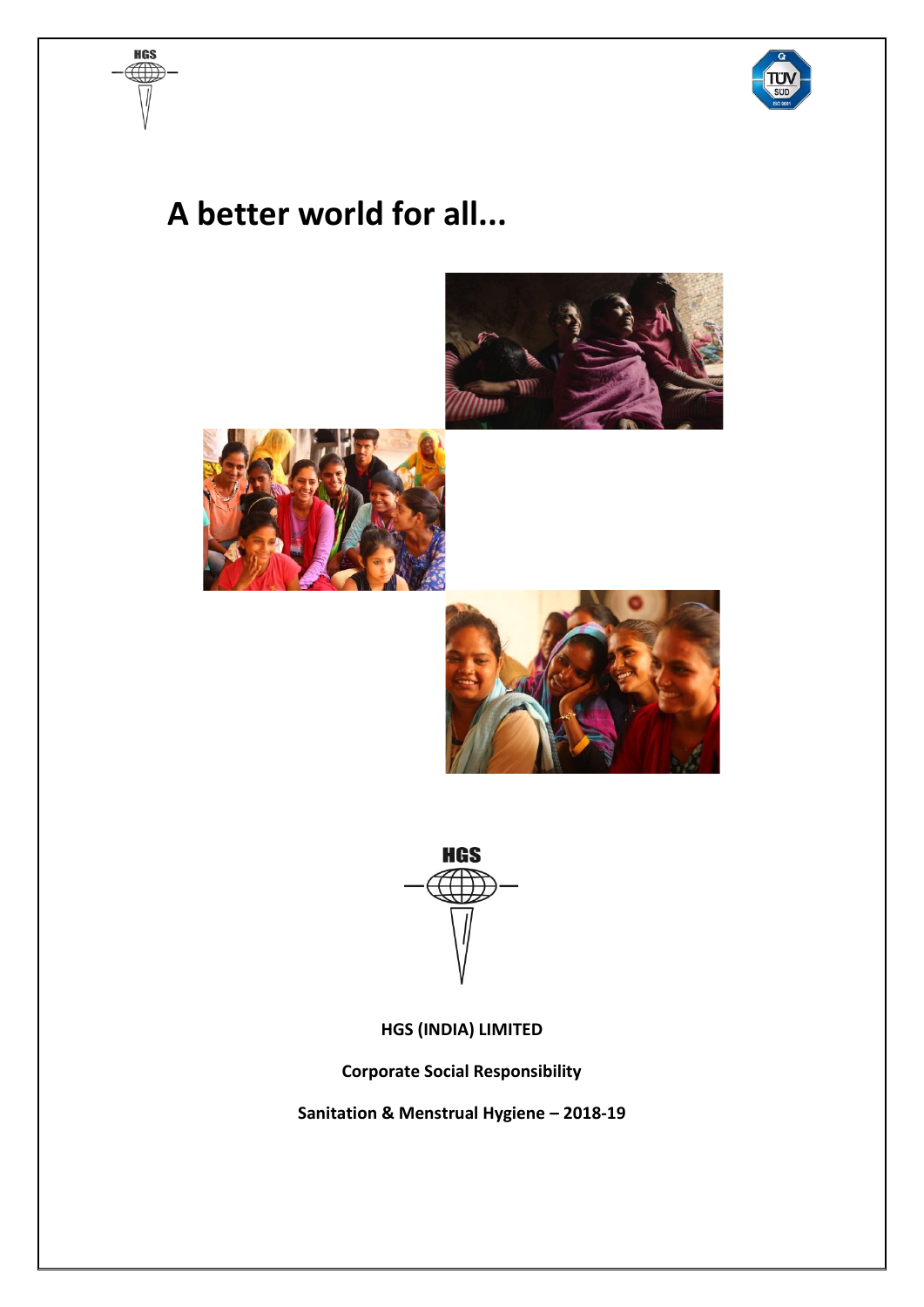

### **Executive Summary**

## **Construction of Sanitary Pad Manufacturing Unit in Hapur, Uttar Pradesh "Bringing Menstrual Health on the Forefront"**

Most women in rural India still do not use or have access to sanitary napkins due to lack of awareness and affordability. In the absence of menstrual products, women and adolescents in India either use old cloth, bark, ashes or mud often leading to severe health issues. Lack of awareness and high costs of sanitary napkins are deterrents for rural women to buy sanitary napkins. Additionally, the supply of sanitary napkins is through retail shops which are mostly managed by men and rural women are mostly uncomfortable buying from such establishments.

Recognising the need to bring menstrual health to the forefront, HGS (India) Limited contributed **INR 5,53,000 towards the construction of a small factory to make Sanitary Padsin Hapur district of Uttar Pradesh**. The Sanitary Pad Unit will be housed in a small assembly shop being constructed by our partner NGO Action India and will be monitored by iPartner India.

**The unit will be managed entirely by rural women** i.e. production of sanitary napkins, management of the unit, and marketing the products. Adequate training will be provided to the women – they will get skilled in production, marketing and sales and financial literacy for the management of the sanitary napkin unit, serving a dual purpose of creating employment opportunities and making sanitary pads affordable and easily available to adolescent girls and women.

This initiative has also received global recognition and was **filmed by Rayka Zehtabchi** and **produced by Melisa Berton**. The film, **'Period. End of Sentence'** received the **Oscar Prize** this year and received the 91st Academy Award under the category of Best Short Documentary. The Government of Uttar Pradesh decided to allocate land free of cost for the construction of this unit. The letter of allocation was received and the factory has been erected and is in its final completion stages.

#### **Size and Area Where the Land is Located**

HAS

**Village**: Peer Nagar Sudna, within the habitation area

**Area of the Land**: 91.17 sq. meters or 109 sq. yards

**Location of Land**: East - 15 feet road, West- Ram Pal's field, North - Tejpal's plot, South- Santosh's plot.

**Land Record** available with Deputy Registrar, Hapur - 2, Jild number 5461, Page no. 359 to 386, and Serial no. 6679 dated 24.10.2019.

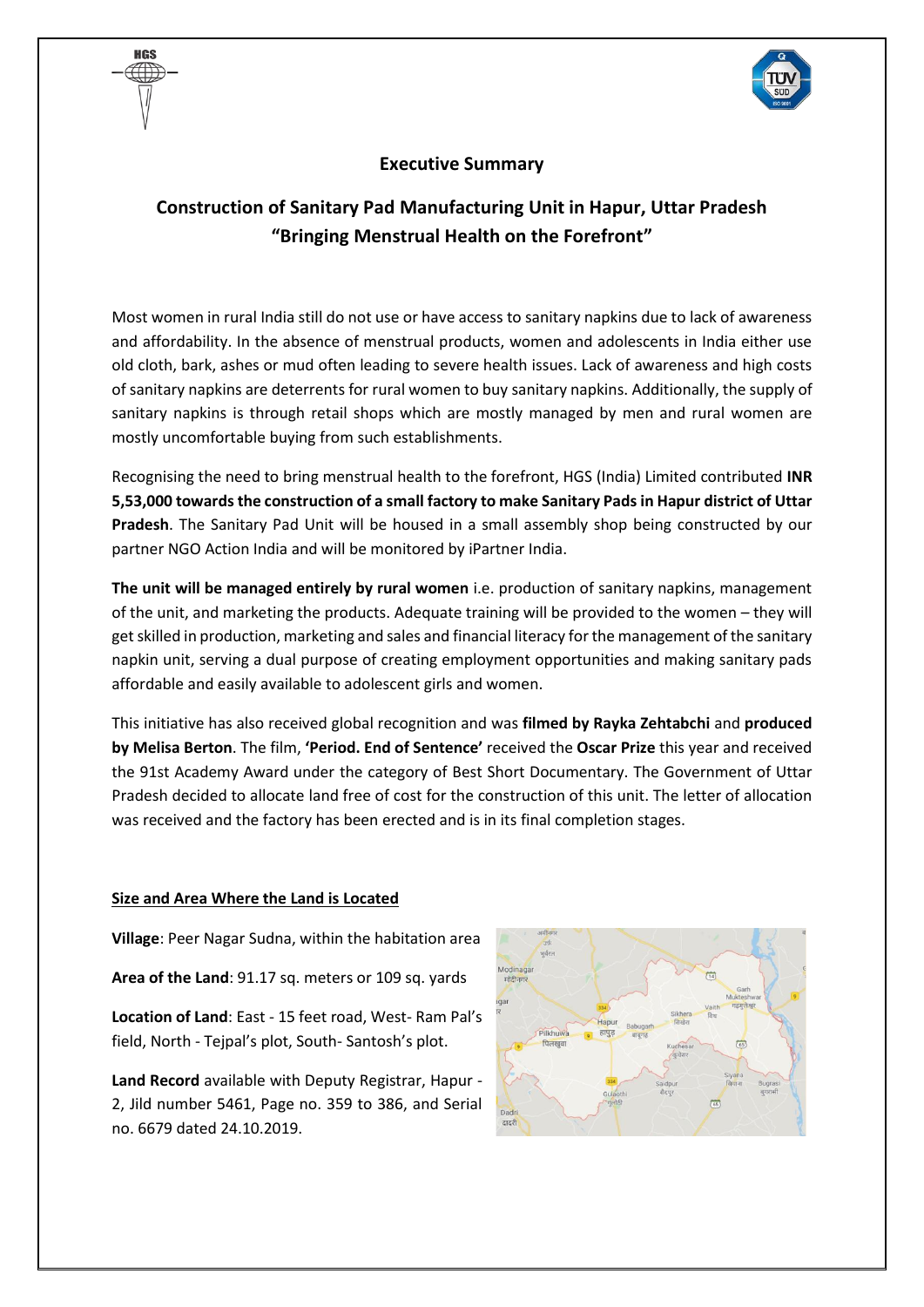



**HGS** 

The construction of the Sanitary Pad Unit started in December 2019 after getting the necessary clearances and finalising the plan and vendors. As per the plan, the unit was to have been completed by April of 2020. However, the construction was further delayed as the nationwide lockdown for COVID-19 was imposed in March 2020.





As the lockdown norms eased, Action India managed to start the construction process and the building is near completion with only the plastering of the walls, white wash and indoor fittings left. Work on the



same is in full swing while maintaining all protocols of social distancing and new timelines have been drawn up for its completion. It is expected that the building will be ready by July 2020 (\*subject to no further imposition of any lockdown measures by Government of Uttar Pradesh)





#### **Going Forward**:

Once the building is completed, the process of purchasing the Sanitary Napkin Machines will commence. Alongside, the women will be trained on manufacturing the napkins, packaging and marketing the products and financial literacy for effective management of the sanitary napkin unit. The goal is to provide biodegradable, hygienic and affordable sanitary pads, which will be sold **at Rs 25 for eight pads** under the name "FLY".



Research has been conducted to shortlist the best fully automatic machine for the enterprise. Additionally, one B.Tech Graduate has also been selected as the units supervisor, who is set to join in July 2020. While Action India has set a goal to produce 1,00,000 pads within the first 6 months of purchase of machine, HGS (India) Limited is set to extend its contribution towards this initiative in the coming months.